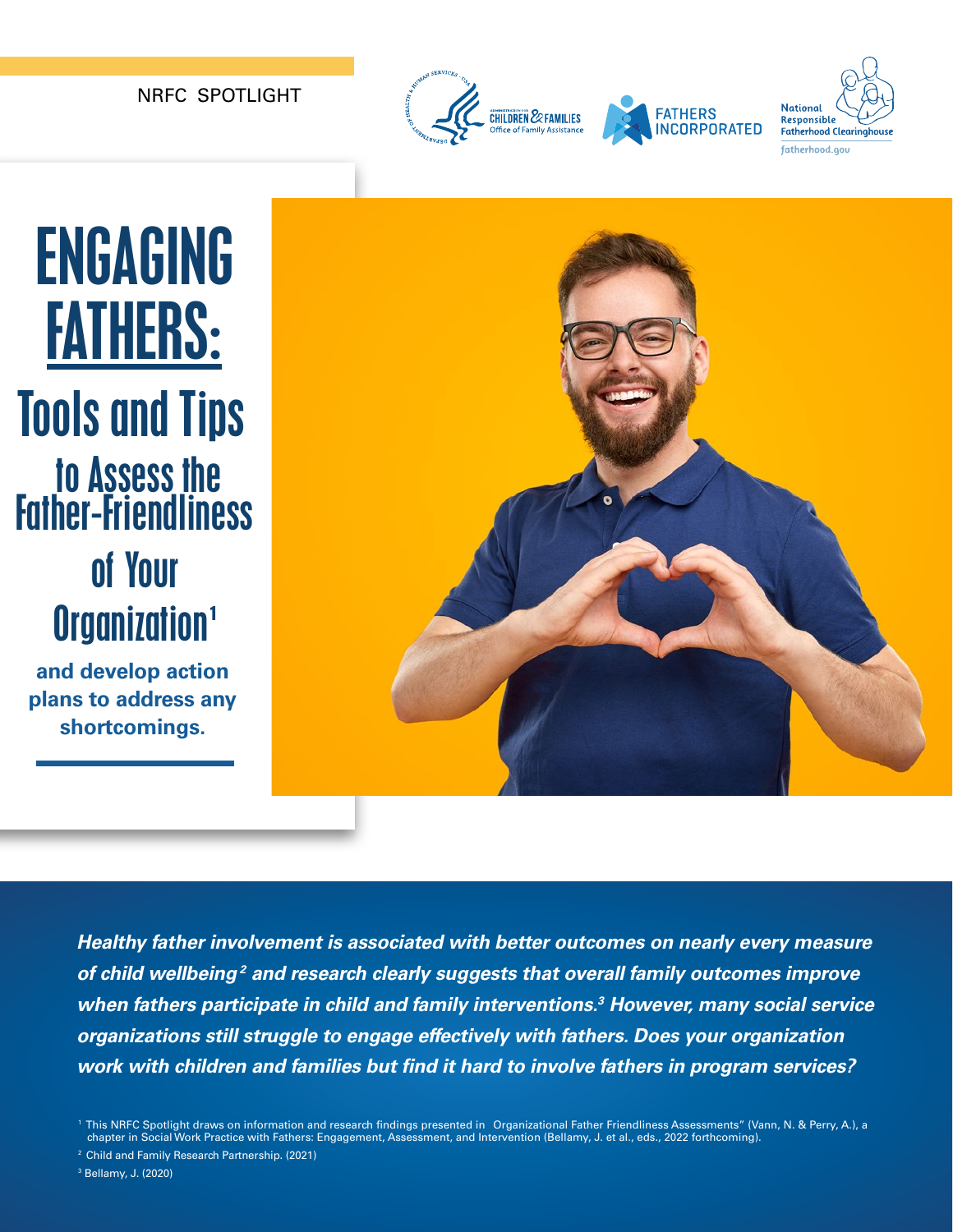*Negative attitudes of staff toward fathers may be grounded in previous negative or apathetic experiences with fathers they encountered or from experiences with their own fathers or other men in their personal lives.* 

#### WHAT DOES A FATHER-FRIENDLY ORGANIZATION LOOK LIKE?

- Programs and services are developed with fathers in mind.
- Fathers are valued and seen as assets with the capacity to make positive contributions to their family's functioning.
- The organizational culture is warm and welcoming so that fathers see it as a space where they can learn and grow.
- Staff receive training to increase their understanding of the important roles that fathers play, and they are comfortable in engaging and serving fathers.
- The commitment to engaging and serving fathers permeates through every facet of the organization.

#### PROMISING PRACTICES

Research has shown that programs designed to provide support for families with young children are more likely to engage fathers and produce positive outcomes when they:

- Start with the expectation that fathers will participate in program services.
- Allow time to design and implement father-specific services.
- Use teaching methods and content that include hands-on learning and are respectful of fathers' cultural backgrounds.
- Employ staff who have the ability to connect with fathers.
- Provide staff training that covers father engagement strategies and ongoing encouragement to put learning into practice.
- Develop partnerships with community service providers to augment available services and address basic needs of fathers.
- Use program data to monitor program benchmarks, incorporate fathers' perspectives, and inform refinements to service delivery.

#### ASSESSING THE FATHER-FRIENDLINESS OF YOUR ORGANIZATION

To assess the father-friendliness of an organization, you need input from a variety of stakeholders who will work together as an assessment team. Depending on the specifc assessment tool used, the team will assess and respond to a series of questions in various categories. The goal is to identify operational areas that need improvement and then develop action plans to increase the father-friendliness of the organization.

The assessment team should include:

- At *least* one decision maker in the organization.
- Staff representing a variety of job positions (e.g., receptionist, direct service providers, and managers).
- Parents (fathers and mothers) who have participated in programs or services provided by the organization.
	- If fathers have not yet participated in services, you could ask a few fathers from the community to share their perspective.
	- You could also invite board members or community partners to provide input.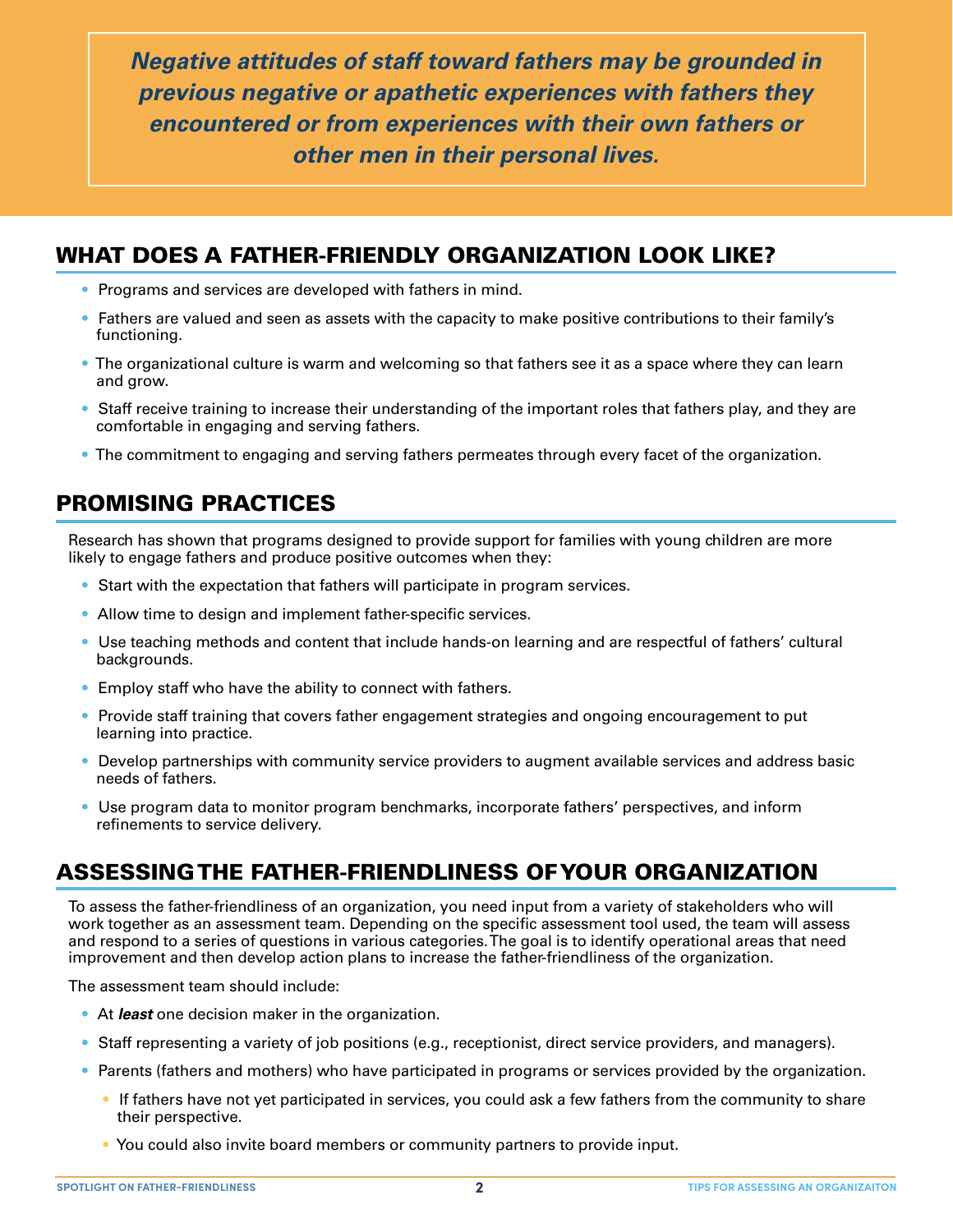### COMMON ASSESSMENT CATEGORIES AND SAMPLE QUESTIONS

*Examples of general categories and questions that have been used in father-friendliness assessments:* 

#### **1. Organizational location and physical environment**

- Do fathers view the organization as a place they can come for assistance?
- Does the physical environment feel safe and inviting to fathers?
- Do images and language in brochures or posters include positive images of fathers and children?



#### **2. Organizational Support**

- Does the organization have a mission statement that recognizes the importance of father involvement and clearly mentions support services for fathers?
- Do the organization's budget, staffng, and training priorities refect a commitment to serving fathers?
- Are board members and organization decision makers committed to providing services for fathers?



#### **3. Policies and Procedures**

- Do intake forms ask for information about both parents? Do they ensure that staff have contact information for mothers and fathers?
- Do agency policies include ways to assess situations where one parent may not want the other involved? Does the agency help parents resolve differences, while keeping the best interests of the child in mind?
- Can program hours be adjusted to accommodate the time constraints of working fathers?



#### **4. Staffing and Staff Training**

- Are staff aware of the research on the importance of father involvement in the lives of children?
- Do staff have the skills to engage with fathers and earn their confdence and respect?
- Are all staff trained to recognize unconscious biases that may have an impact on their work?
- Are all staff trained in best practices for father engagement?



#### **5. Program Services**

- Are fathers given opportunities to help design and provide feedback on program services for fathers?
- Are services delivered at times that are convenient for fathers? Are virtual options available?
- Do group sessions include activities and materials that appeal to fathers?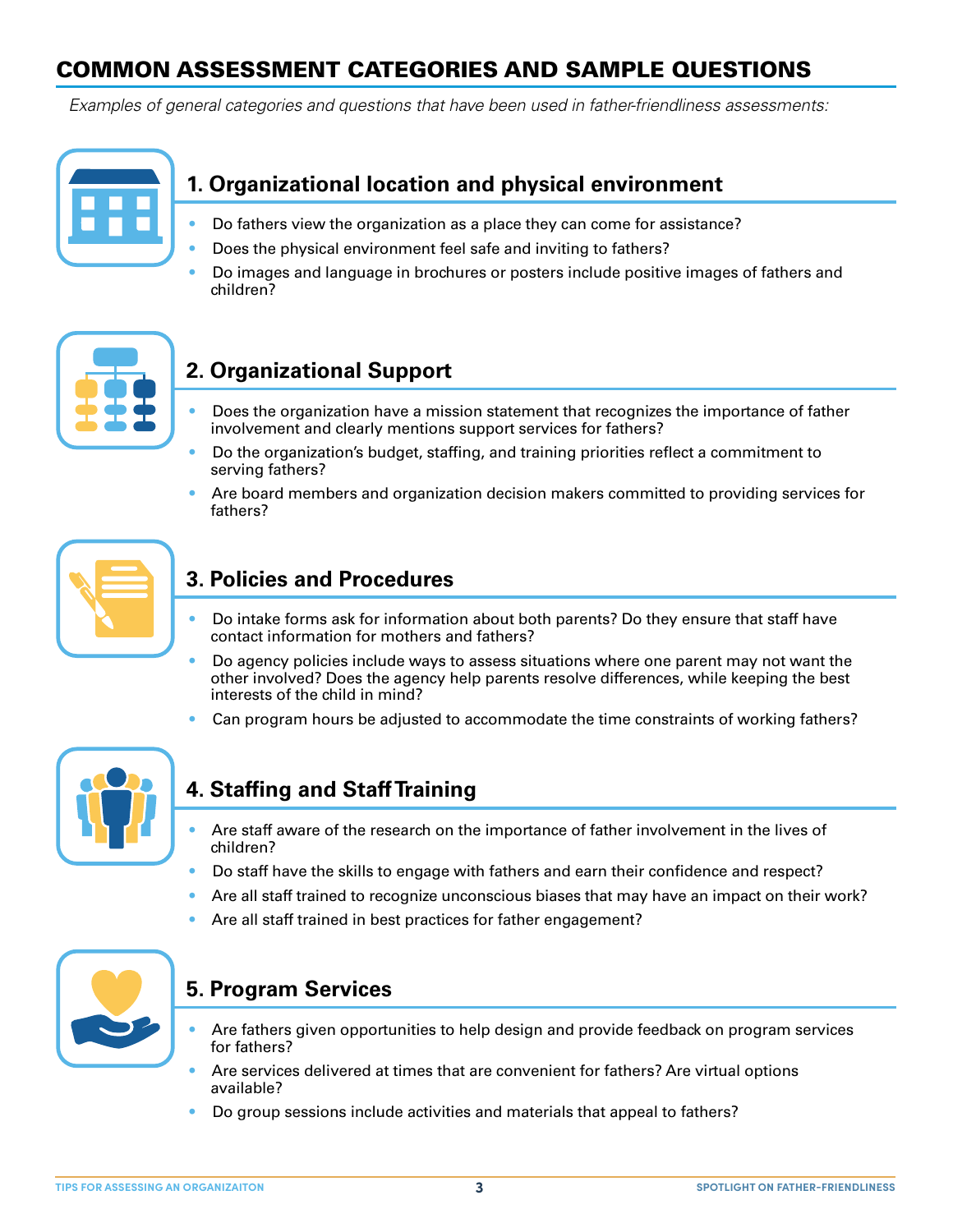

#### **6. Communication**

- Are written communications addressed to both parents and sent separately if the parents do not live together?
- Do staff interact with fathers in a manner that demonstrates respect and empathy?
- Do all forms of communication with parents (e.g., phone calls, marketing materials, brochures, websites, and social media) convey positive messages to fathers and emphasize the importance of both parents' involvement?



#### **7. Community Engagement**

- Do community members and program providers view the organization as a good resource for fathers?
- Are services available through community partners if fathers need help with issues such as child support, coparenting, employment, legal matters, mental health, or substance misuse?



#### DEVELOPING ACTION STEPS

Once the team has completed its assessment, it is time to develop short- and long-term plans to address areas that need improvement. Begin by setting manageable goals that can be implemented in the frst two to six months.

Here are a few examples of *short-term action steps* that organizations have developed based on their fatherfriendliness assessment:

- Make sure posters and brochures feature pictures of fathers and/or include the word "father."
- Ensure that all forms of communication with families address both parents.
- Reach out to fathers in the community (individually or through focus groups) and ask what kind of services might be helpful for them.
- Identify other community organizations that can provide support services for fathers.
- Plan and implement programming designed for fathers and invite their feedback.
- Provide staff training that:
	- Emphasizes the importance of father involvement.
	- Covers situational barriers that fathers may face.
	- Includes an opportunity for each staff member to reflect on their relationship with their own father, and the impact of this and other life experiences on their personal and professional attitudes and behaviors.